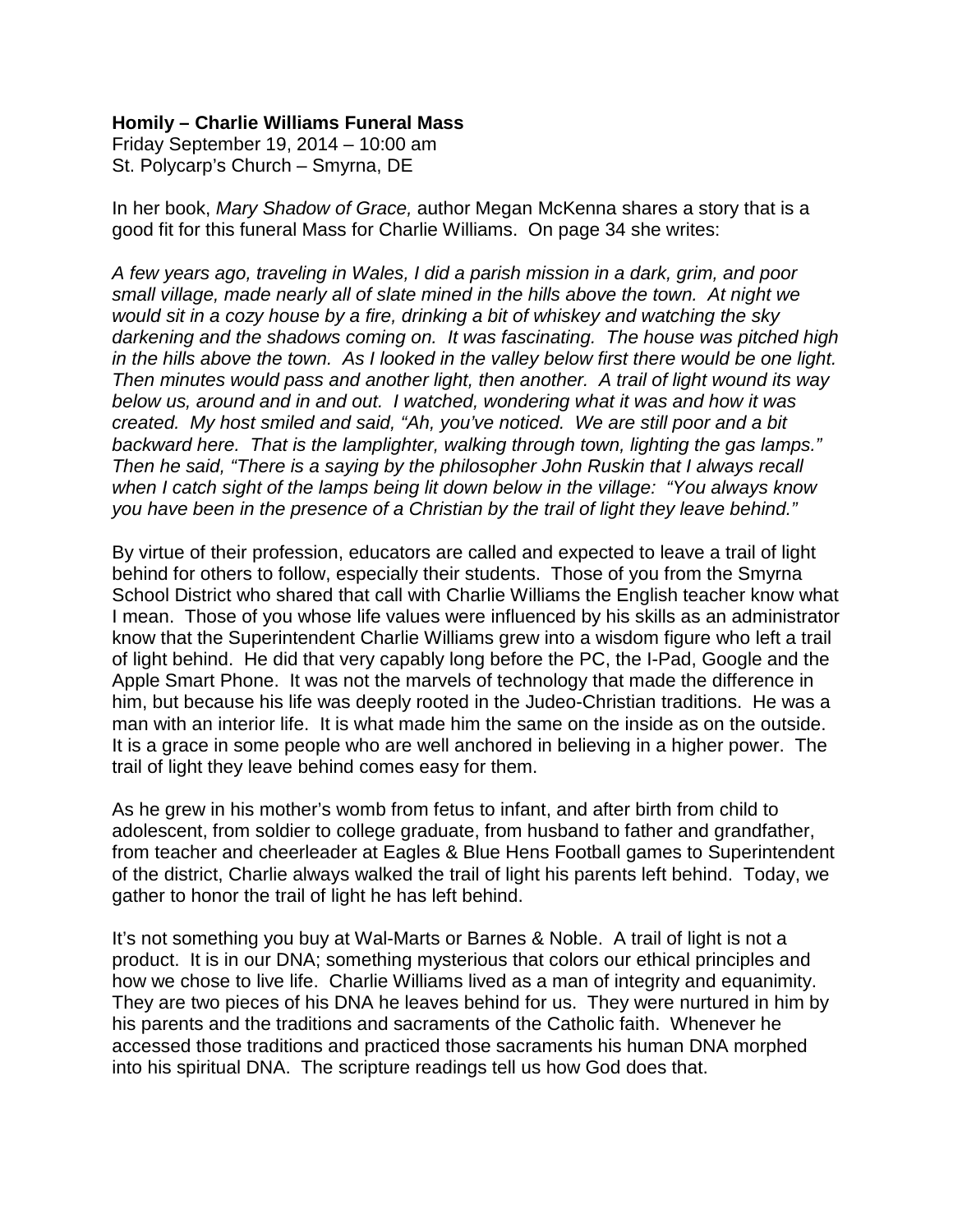## **Wisdom 3:1-9**

The reading from "The Wisdom of Solomon" contrasts the fate of the just and the fate of the wicked. The just seemed to have died, but they are really alive with God. Their sufferings in this life appear to be punishments, but their sufferings are not punishments at all. Rather they are a form of discipline; a testing of fidelity in which God recognizes those worthy of him. Those who endure their suffering faithfully are full of hope for a blessed immortality and at the Judgment they are the ones who shall enjoy the Kingdom of God. The Wisdom teacher is suggesting a different trail to walk for those who suffer. He implies that what is more important than your sufferings is what you do with them that will earn you hope for the future. In today's computer imagery he would suggest, click on God in your afflictions and will find a divine caregiver who will find you worthy of abiding with him forever. Solomon left this trail of wisdom behind for Charlie to walk.

## **Romans 6:3-9**

St. Paul speaks about how our DNA turns spiritual on the day of our baptism. It represents, symbolically, the death, burial and resurrection of Christ. The infant or an adult descends into the baptismal bath, is covered with its waters and emerges to a new life; emerges a newly reborn person. Baptism begins the process of dying to oneself, to our selfish attitudes, to what makes us small, to our hatreds, our prejudices, our apathies, our unforgiveness. Baptism begins the process of letting go of those dark inner flaws so that divine light can pierce us making it easier for God to get out of us and into others. It is a process that never ends. Some of us, like me, let go kicking and screaming. Others, like Charlie Williams, let go with ease and grace.

Whenever I experienced those virtues in him I was always reminded of a scene from the first "Batman" movie in 1989. Jack Nicholson played *"The Joker."* He abducted the love interest of Bruce Wayne, Vicki Vale, played by Kim Basinger. It was a trap because the Joker then waited for Batman to rescue her. He breaks through a sky light, swoops down and picks her up then, using multiple gadgets, winches & wedges, he swings back up and they escape. As the Joker watches in delight, he says, *"Where does he get all those wonderful toys?"* 

More than once when Charlie and I were discussing some tense Church issue making news he always put a spin on the subject that left me wondering, *"Where does he get all this poise and equanimity?"*

Those were moments I realized he had a piece of God I didn't have, but wanted. St. Paul reminds the Romans, and by extension reminds us today, that if you want those virtues you have to undergo spiritual dyings in order to allow Christ to free us and raise us up above what keeps us small and stale.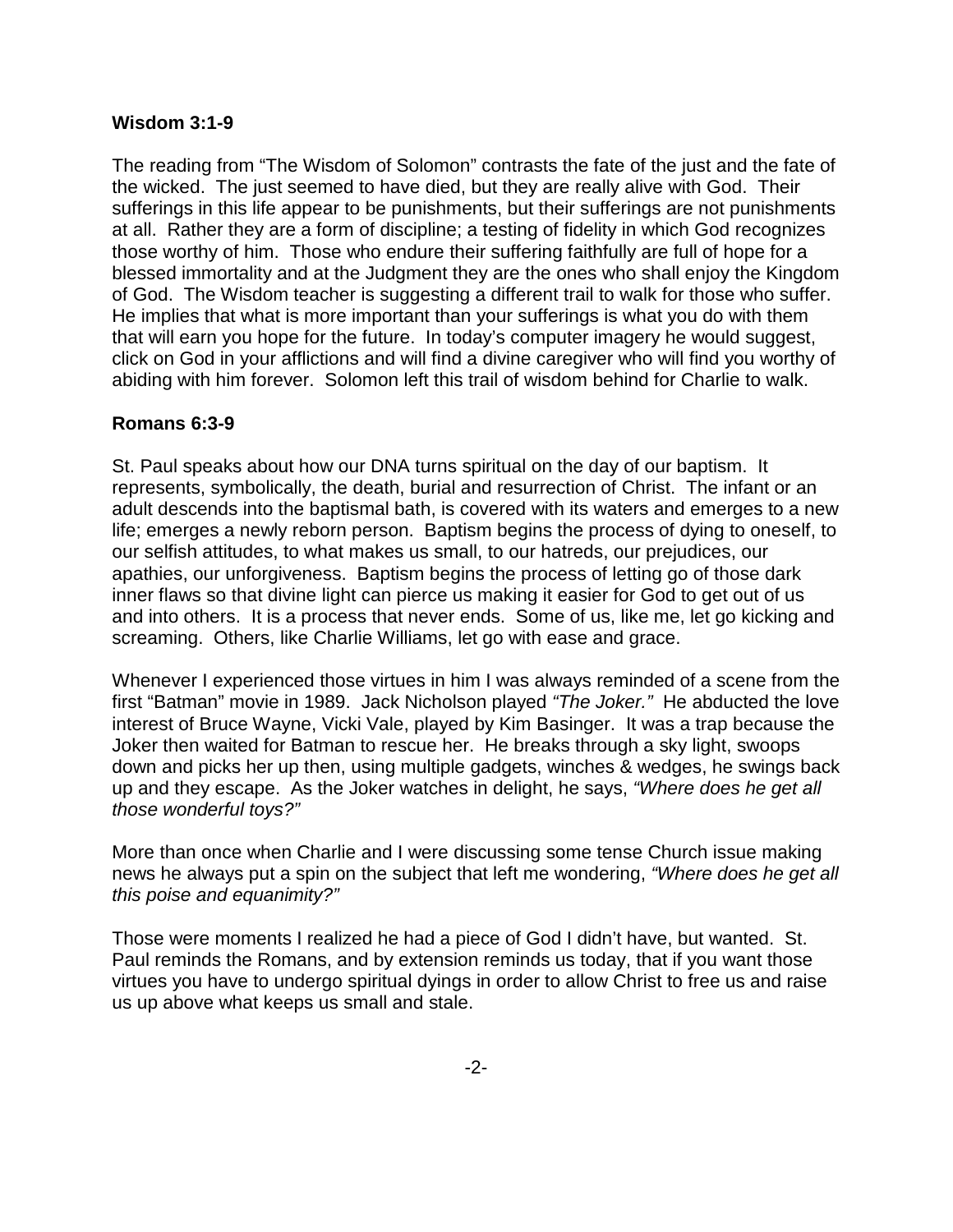I wish the process were quick and painless. But, spiritual birthings in adulthood are awkward and uneasy for people set in their ways, which is why God puts people like Charlie in our life. They awaken us to a new desire to endure shedding our old self in order to taste the fruit of becoming a new self in Christ. Whenever that happens we change paths and follow someone who leaves a different trail to walk. The symbols of sprinkling holy water on Charlie's casket, draping it with a pall and the paschal candle shining bright at his head are reminders that, 91 years ago, on the day of his baptism Charlie would walk the trail left behind by Jesus. The fruit of that life is that he is walking no more but resting in glory.

## **John 14: 1-6**

When Ruth requested this gospel passage at lunch on Monday I chuckled to myself. I had a flashback to another funeral on Feb. 14, 2013 at St. Mary of the Assumption Church in Hockessin. The deceased was a long-time friend, Cliff. When I met with him to plan his funeral several weeks before he died I asked him why he chose this passage from St. John's gospel. He said, *"You know that line about…in my father's house there are many mansions. Well, the first thing I will ask when I get there is, which one is mine?"*

Yes, I laughed too. But after the laughter I opened a window on my soul and God showed me a man who never appeared to have a troubled heart. Cliff's faith in the father of Jesus was an integral piece of his spiritual DNA. He and Charlie had this in common.

The gospel reading is the prelude to the long discourse at the Last Supper after the washing of the feet. Jesus has just announced his departure. The disciples click on the wrong program and trouble entered their hearts. They did not delete it quick enough.

They spiraled into hurt, giving their hearts to worry, denial, darkness. Those emotional viruses were the preludes to spiritually troubled hearts. Jesus knew that and like the Wisdom teacher of the Old Testament, tries to get them to re-focus on him as the source of consolation. It was a new spiritual program he was downloading into them as a Wisdom teacher of the New Testament.

The words, *I am going to prepare a place for you,* is a new program for their souls. His final reassurance is that his departure is only so that they may one day be together forever. His method for teaching Thomas that he is the way, the truth and the life in that eternal dwelling, does not mean that Jesus is some kind of interior GPS system. It means, rather, that their relationship with him in this life is the link that will connect them with his Father in the next life.